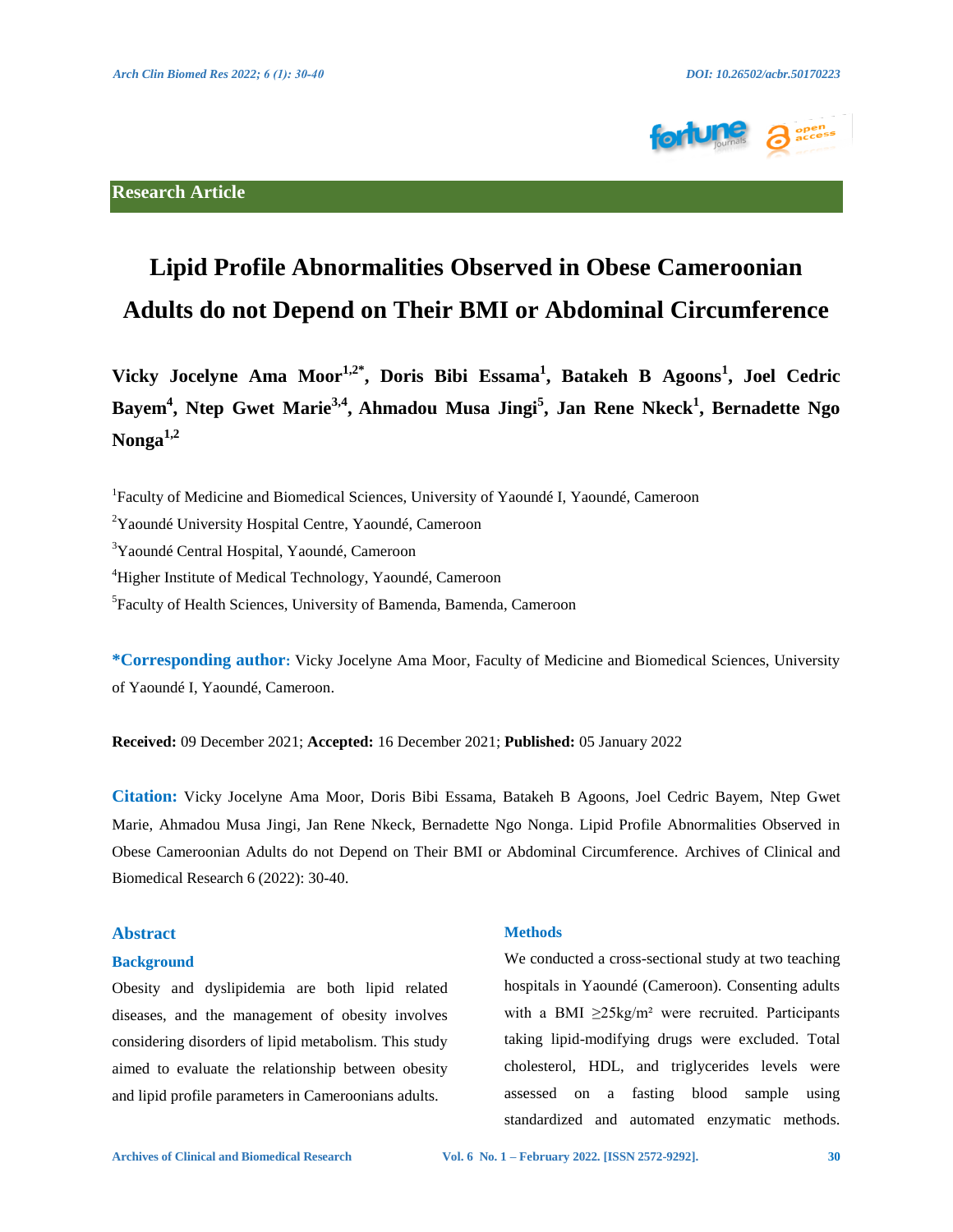LDL cholesterol was estimated using the Friedewald formula. Chi² test was used to compare proportions and seek for associations between lipid profile components and BMI, with a significance threshold of 0.05.

## **Results**

136 participants (105 females, 77.3%) aged  $58.8 \pm 11$ years on average were included. They were classified as overweight (44.1%), grade I (35.2%), grade II (13.2%), and grade III obesity (7.3%). Their main comorbidities were hypertension (63.9%) and diabetes (60.2%). Among them, 72.7% had a sedentary life style while 31.6% were alcohol consumers. The prevalence of dyslipidaemia was 52.9%, with main subtypes being HDL hypocholesterolaemia (54.4%) and hypertriglyceridemia (47.06%). There were no significant associations between BMI and lipid profile indices.

## **Conclusion**

Half of the obese Cameroonians adults of the sample suffer from dyslipidemia, but it is not directly related to their BMI.

**Keywords:** Cameroon; Dyslipidemia; Obesity

## **1. Introduction**

The World Health Organization (WHO) defines obesity as abnormal or excessive fat accumulation that presents a risk to health [1]. It is considered a BMI  $\geq$  30 kg/m<sup>2</sup>. It is an increasing global public health issue and the second most common cause of preventable death after smoking [2]. Nearly onethird, or about 61.3 million adults over the age of 20 worldwide, are obese [3]. Obesity is a multifaceted and complex disease of genetic, socio-economic,

environmental, and behavioral origin, and increases the risk of morbidity and mortality, significantly decreasing life expectancy by 5–10 years [4]. It is now clear that the prevalence of obesity has increased rapidly worldwide over the past two decades, especially in Sub-Saharan Africa, due to rapid modernization and diet changes [5]. This trend is not gender, age, or ethnic group specific. The conditions associated with obesity are numerous and varied and include insulin resistance, metabolic syndrome, and alterations in lipid metabolism [6]. The importance of an in-depth understanding of obesity and its effects on lipid metabolism is crucial.

Dyslipidemia is a metabolic abnormality leading to a persistent increase in plasma cholesterol and triglyceride levels. Approximately 60-70% of patients who are obese are dyslipidemic [7]. Multiple epidemiologic studies have shown obesity and dyslipidemia to be modifiable risk factors of coronary heart disease (CHD) [8-10]. Interestingly, despite the greater burden of CHD affecting low-income countries, the majority of these studies have been done in western settings [11]. Accruing evidence suggests an influence of geographical location on the prevalence and associated factors of obesity and dyslipidemia [12]; indeed in Cameroon, Ama Moor et *al*. found a high dyslipidemia prevalence of 56.4%, in patients with cardiovascular risk or disease [13], compared to 31.8% in China [14]. As CHD can result from obesity and dyslipidemia, adequate understanding of these in a sub-Saharan obese subpopulation can help in lowering the burden of heart disease in these regions. Currently, there is little information on the characteristics of the lipid profile of obese populations in sub-Saharan African studies. Understanding the clinical presentation of dyslipidemia in obesity is of paramount importance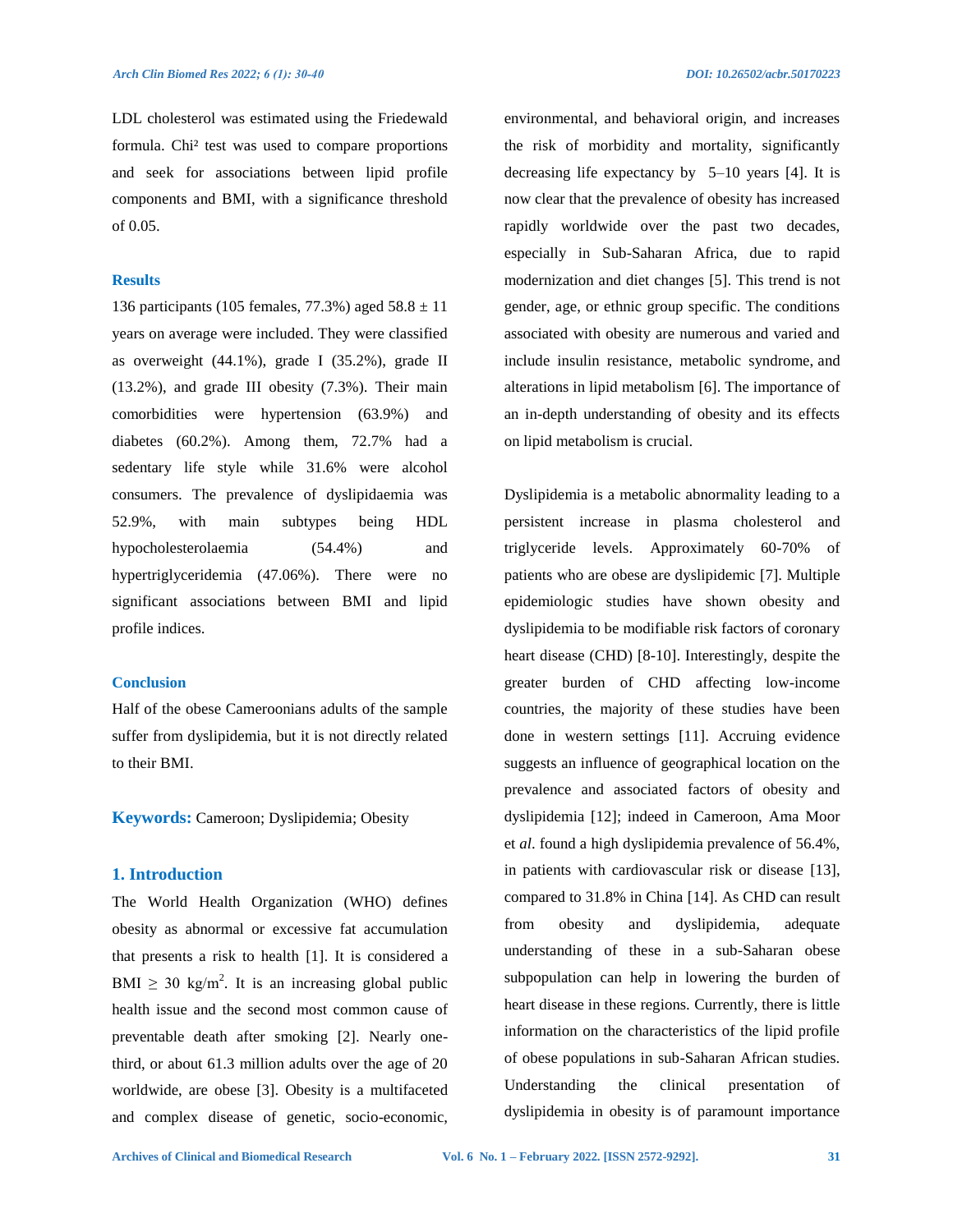for public health policies, especially in resourcelimited countries. Thus, the objective of this study was to assess the relationship between obesity and lipid profile parameters in adult Cameroonians.

## **2. Methods**

#### **2.1. Ethical considerations**

The study protocol was approved by the Ethical committee of the Faculty of Medicine and Pharmaceutical Sciences of the University of Douala, Cameroon (1458/CEI-UDm/04/2018/T). All study procedure was done in accordance with the 2013 revised Helsinki Declaration and the Good Clinical Practice guidelines of the International Conference on Harmonization. All participants provided a written informed consent form before beginning this study.

#### **2.2. Study design and Setting**

We carried out a cross-sectional study at the internal medicine units of two teaching hospitals in Yaoundé (Cameroon). Study participants were recruited from 1st February 2018 to  $30<sup>th</sup>$  June 2018. Participants for this study were recruited from a pool of patients consulted at the two designated hospitals. All adult subjects aged 20 years and above, with a BMI  $\geq 25$ Kg  $/m^2$ , and who gave their consent were subsequently recruited. Subjects who refused to participate in the study, those taking lipid-modifying drugs such as statins, and those with hemolyzed blood serum found during laboratory analysis were excluded. Hemolysis has been proven to significantly interfere with blood lipid measurement [15].

#### **2.3. Sample size estimation**

The sample size was estimated for convenience. Our minimum sample size was 75 participants, estimated using the Cochran's formula [16].

## **3. Data Collection**

#### **3.1. Assessment of Covariates**

Baseline characteristics including age, sex, race, marital status, smoking status, family history of obesity/dyslipidemia, and level of physical activity were obtained using standardized questionnaires. Physical activity was defined as participating in moderate-intensity sports or activities that cause an increase in breathing or heart rate for 10 minutes continuously.

#### **3.2. Assessment of Obesity**

All participants underwent a complete physical exam and their clinical variables were documented. Body mass index was assessed using the De Quetelet formula [17]. Then, participants were subclassified into the following quartiles according to their BMI values [17]:

Overweight: 25-29.9 kg/m² Grade 1 obesity: 30-34.9 kg/m² Grade 2 obesity: 35-39.9 kg/m² Grade 3 Obesity;  $\geq 40$  kg/m<sup>2</sup>

#### **3.3. Assessment of Lipid Profile**

Blood was sampled from a vein in the antecubital fossa after proper site hygiene. To minimize the risk of hemolysis, a loose venous occlusion model was employed. The sample was immediately put in a non-anticoagulant (dry tube) tube and sent to the laboratory within 20 minutes of sampling. Prior to blood sampling, participants were asked to fast for 12 hours prior.

The following markers were used for lipid profile analysis: Total cholesterol (TC), HDL cholesterol (HDL-C), LDL cholesterol (LDL-C) and Triglycerides (TG). Analysis was done using the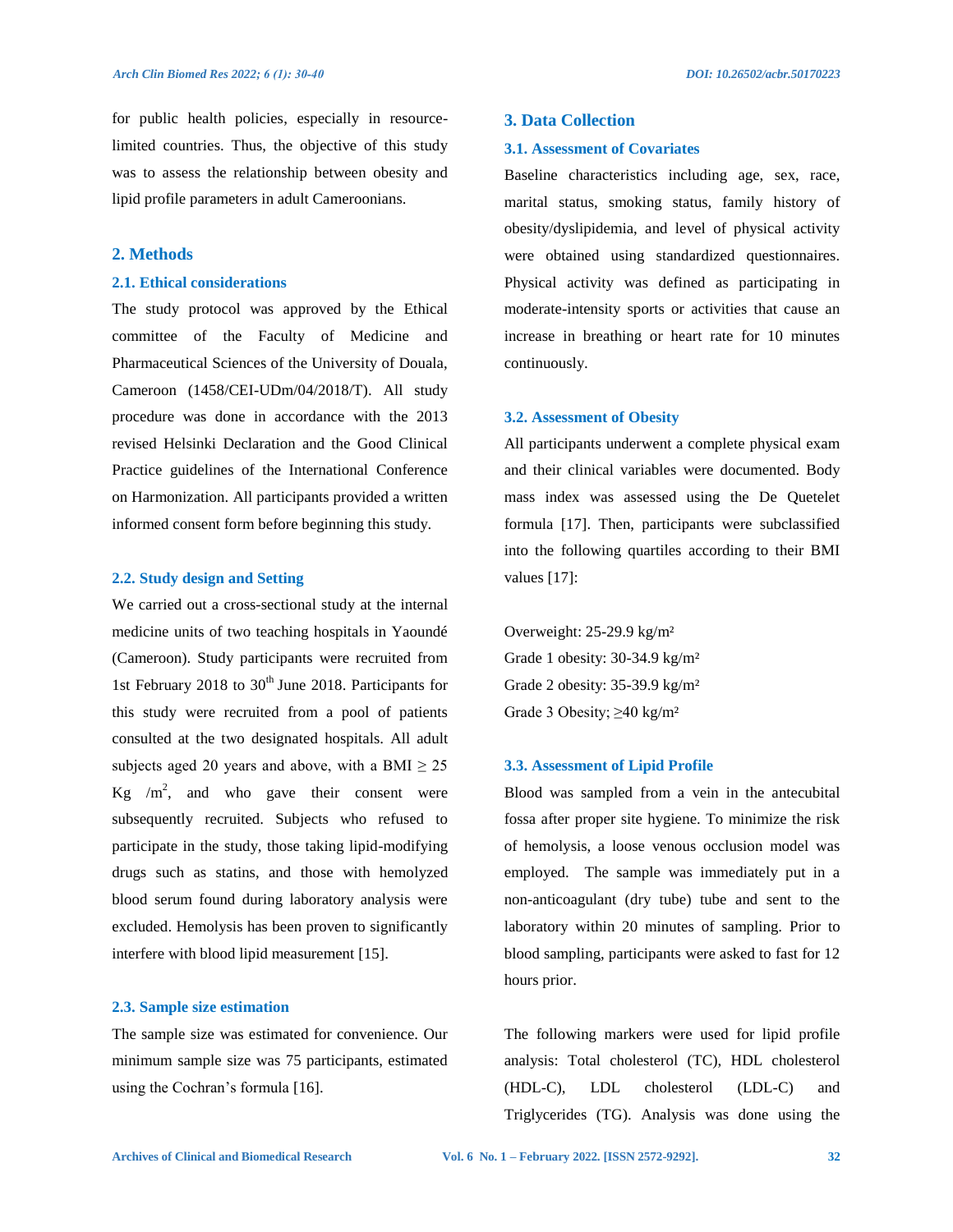*CYAN START* photometer of the CYPRESS Laboratory. Total cholesterol, HDL cholesterol, and triglycerides were determined using an enzymatic method found in commercial kits of the CYPRESS Laboratory (*Langdorp,* Belgium); the results were validated using a quantitative control serum. LDL-C was obtained using the Friedewald equation [18].

#### **3.4. Operational terms**

Obesity and overweight were defined in this study, according to the WHO BMI criteria [17]. Dyslipidemia was diagnosed by the presence of any lipid profile abnormality and was divided into hypercholesterolemia (total cholesterol  $\geq 2$  g/L), hyper-LDL cholesterolemia (LDLc  $\geq$  1.6 g/L), hyper triglyceridemia (triglycerides  $\geq$  1.5 g/L), and/or a hypo HDL cholesterolemia (HDLc <  $0.4$  g/L) [19]. The atherogenic index was calculated as the ratio of plasma concentration of total cholesterol to HDL-C and was considered high, if above >4.85.

#### **3.5. Statistical analysis**

Data were encoded using the CS Pro software version 4.1. Statistical analysis was done using Epi Info 3.54 software and represented in tables using the Microsoft Excel 2010 software. The chi-square test was used to compare proportions. Difference was found to be significant if the p-value was less than 0.05.

## **4. Results**

A total of 180 subjects were invited to take part in this study. Subjects with incomplete data and who refused to participate were excluded. Thus, 136 participants were enrolled finally. In this sample, heart failure, hypertension, and diabetes were the most common comorbidities.

**4.1. Sociodemographic and lifestyle characteristics**  As shown in table 1, this study population had a mean age of  $58.9 \pm 11.9$ years, with 105 (77%) being women. The most represented age group was 65-70 years of age (21.3 %). Mean BMI was  $32.1 \pm 5.1$ kg/m². When stratified by BMI, 10 participants (7.4%) were found to be morbidly obese. A total of 51 participants had a positive psycho-stimulant consumption history.

| <b>Variables</b>                  |                      | <b>Overall</b> |
|-----------------------------------|----------------------|----------------|
| $N(\%)$                           |                      | 136 (100)      |
| Mean age, year, (SD)              |                      | 58 (11.9)      |
| Age, min-max, year                |                      | 20-85          |
| Comorbidities, n (%)              |                      |                |
|                                   | <b>HTA</b>           | 87(63.8)       |
|                                   |                      |                |
|                                   | Type 2 diabetes      | 82(60.3)       |
|                                   |                      |                |
|                                   | <b>Heart Failure</b> | 6(4.4)         |
|                                   | Physical inactivity  | 99 (72.9)      |
| Mean BMI, $Kg/m^2$ (SD)           |                      | 23.8(3.6)      |
| BMI (Kg/m <sup>2</sup> ), $n$ (%) |                      |                |
| Overweight                        | $25 - 30$            | 60(44.1)       |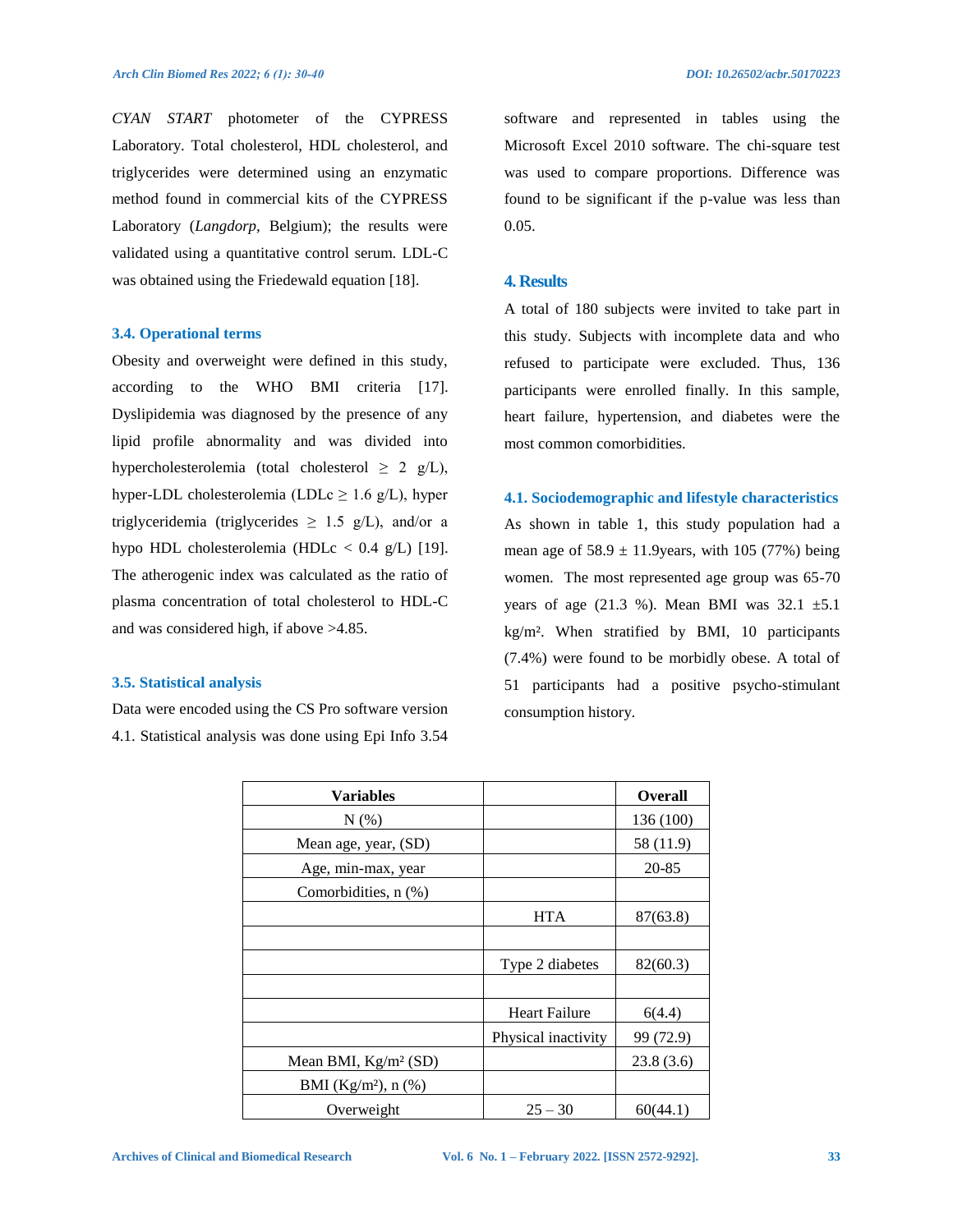| grade 1 obesity                   | $30 - 35$ | 48(35.3)    |
|-----------------------------------|-----------|-------------|
| grade 2 obesity                   | $35 - 40$ | 18(13.2)    |
| morbidly obese                    | >40       | 10(7.4)     |
| Abdominal circumference (cm), SD  |           | 102.5(11.5) |
| Physical inactivity               |           | 33 (22.9)   |
| smokers, $n$ $(\%)$               |           | 8(5.9)      |
| Alcohol consumption, $n$ $(\%)$ , |           | 31.6        |

## Table 1: Characteristics of the sample.

## **4.2. Assessment of dyslipidemia**

Lipid profile analysis in this cohort of participants are shown in Table 2. Seventy-two (72) participants had one or more forms of dyslipidemia, giving a prevalence of 52.9%. Analysis showed that the major form of dyslipidemia found was HDL hypocholesterolemia (54.4%). Atherogenic risk evaluation was found to be high in 26.4%. In Table 3, the presence of diabetes was found to be significantly associated with dyslipidemia.

|                            |                  | <b>Lipid abnormalities</b> |              |         |
|----------------------------|------------------|----------------------------|--------------|---------|
|                            | Yes<br>$\bf N_0$ |                            | <b>TOTAL</b> | p value |
| <b>Associated factors</b>  | $n$ (%)          | $n$ (%)                    | $n$ $(\%)$   |         |
| <b>High blood pressure</b> |                  |                            |              |         |
| <b>Yes</b>                 | 43(49.4)         | 40(50.6)                   | 83(64)       | 0.14    |
| N <sub>0</sub>             | 29(59.2)         | 20(40.8)                   | 49(36)       |         |
| <b>Diabetes</b>            |                  |                            |              |         |
| yes                        | 36(43.9)         | 46(56.1)                   | 82(60.1)     | 0.004   |
| $\bf N$ <sub>0</sub>       | 36(66.67)        | 18(33.3)                   | 54(39.9)     |         |
| <b>Smokers</b>             |                  |                            |              |         |
| Yes                        | 5(62.5)          | 3(37.5)                    | 8(5.9)       | 0.3     |
| $\bf N$ <sub>0</sub>       | 67(52.3)         | 61(47.7)                   | 128(94.1)    |         |
| <b>Alcohol consumption</b> |                  |                            |              |         |
| yes                        | 25(58.14)        | 18(41.86)                  | 43(31.6)     | 0.3     |
| N <sub>0</sub>             | 47(50.54)        | 46(49.46)                  | 93(68.4)     |         |
| <b>Physical activity</b>   |                  |                            |              |         |
| Yes                        | 20(54.1)         | 17(44.7)                   | 37(27.2)     | 0.4     |
| $\bf N$ <sub>0</sub>       | 52(52.5)         | 47(47.5)                   | 99(72.8)     |         |
| Gender                     |                  |                            |              |         |
| <b>Female</b>              | 53(50.5)         | 52(49.5)                   | 105(77.2)    | 0.14    |
| <b>Male</b>                | 19(61.3)         | 12(38.7)                   | 31(22.8)     |         |

**Table 2:** Association of comorbidities and dyslipidemia.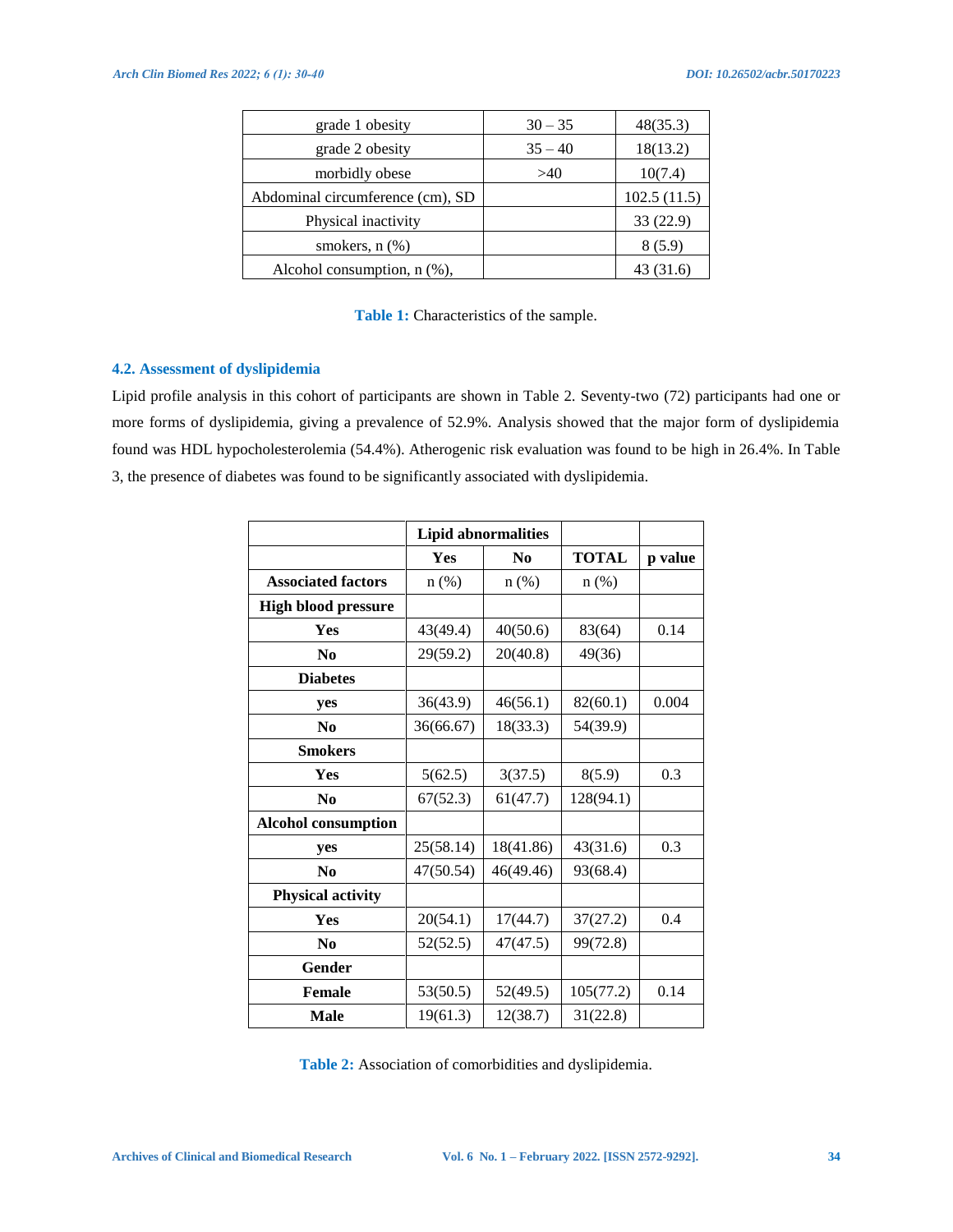| Variables                | Frequency $(\% )$ |
|--------------------------|-------------------|
| Cholesterol Total (g/l)  |                   |
| <1.4                     | 22(16.2)          |
| [1.4; 2[                 | 91 (66.9)         |
| >2                       | 23 (16.9)         |
| Cholesterol HDL (g/l)    |                   |
| < 0.4                    | 74 (54.4)         |
| [0.4; 0.6[               | 51 (37.5)         |
| >0.6                     | 11(8.1)           |
| Cholesterol LDL (g/l)    |                   |
| $<$ 1                    | 69 (50.7)         |
| [1; 1.6[                 | 59 (43.4)         |
| >1.6                     | 8(5.9)            |
| Triglycerides (g/l)      |                   |
| $<$ 1                    | 23 (16.9)         |
| [1; 1.5[                 | 49 (36.0)         |
| >1.5                     | 64 (47.1)         |
| Atherogenic index $<4.5$ | 100 (73.5)        |

**Table 3:** Values of the Lipid Profile of the Study Population.

# **4.3. Association between Lipid profile abnormalities and BMI**

The presence of dyslipidemia was assessed according to increasing BMI subcategories. We observed that HDL and TG levels were higher in overweight subjects (32(43.2%) and 26(41.3%) respectively), while those of LDL and TC were higher in grade I obese subjects. However, results from our study population show that there exists no significant difference in lipid abnormalities with increasing BMI class. This is shown in Table 4.

| <b>Variables</b>  | <b>BMI</b> (kg/m <sup>2</sup> ) $(n\frac{9}{6})$ |           |           |         | p-value |
|-------------------|--------------------------------------------------|-----------|-----------|---------|---------|
|                   | $25 - 30$                                        | $30 - 35$ | $35 - 40$ | >40     |         |
| Total cholesterol |                                                  |           |           |         |         |
| ${<}1.4$          | 9(40.9)                                          | 8(36.4)   | 3(13.6)   | 2(9.1)  | 0.7     |
| [1.4; 2[          | 44(47.3)                                         | 29(31.2)  | 13(14.0)  | 7(7.5)  |         |
| >2                | 7(33.3)                                          | 11(52.4)  | 2(9.5)    | 1(4.8)  |         |
| HDL cholesterol   |                                                  |           |           |         |         |
| < 0.4             | 32(43.2)                                         | 26(35.1)  | 8(10.8)   | 8(10.8) | 0.3     |
| [0.4; 0.6]        | 22(41.5)                                         | 19(35.8)  | 10(18.9)  | 2(3.8)  |         |
| >0.6              | 6(66.7)                                          | 3(33.3)   | 0(0)      | 0(0)    |         |
| LDL cholesterol   |                                                  |           |           |         |         |
| $<$ 1             | 28(40.6)                                         | 22(31.9)  | 11(15.9)  | 8(11.6) |         |
| [1; 1.6[          | 30(50.8)                                         | 21(35.6)  | 7(11.9)   | 1(1.7)  | 0.15    |
| >1.6              | 2(25.0)                                          | 5(62.5)   | 0(0)      | 1(12.5) |         |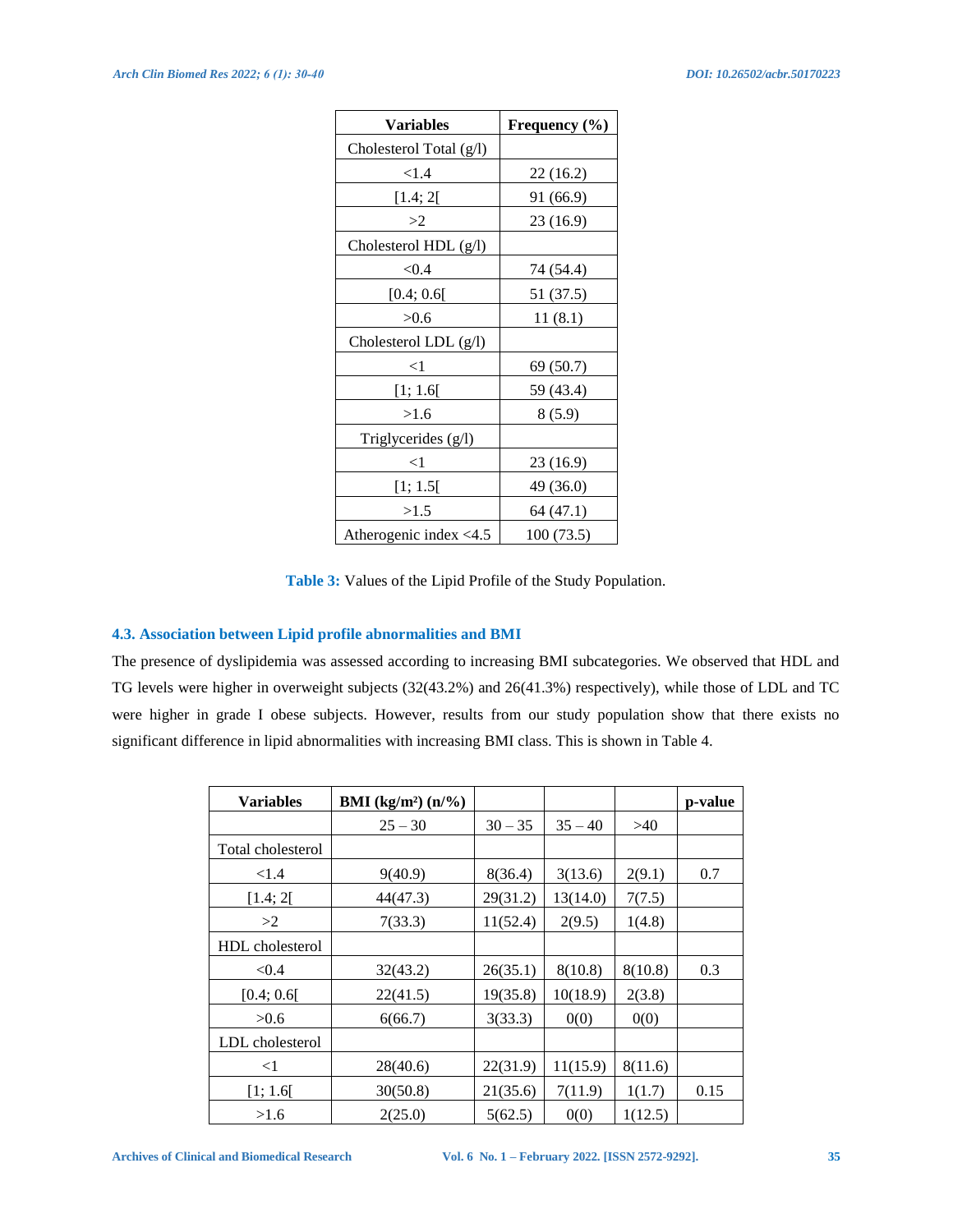| Triglycerides |          |          |         |        |     |
|---------------|----------|----------|---------|--------|-----|
|               | 12(52.2) | 8(34.8)  | 2(8.7)  | 1(4.3) | 0.3 |
| [1; 1.5[      | 22(44.0) | 14(28.0) | 7(14.0) | 7(14)  |     |
| >1.5          | 26(41.3) | 26(41.3) | 9(14.3) | 2(3.2) |     |

**Table 4:** Lipid profile as a function of the BMI of the study population.

## **5. Discussion**

The objective of this study was to evaluate the relationship between obesity and lipid profile parameters in Cameroonian adults. The prevalence of dyslipidemia was 52.9%, the main subtypes being HDL, hypocholesterolemia, and hypertriglyceridemia. Diabetes was significantly associated with dyslipidemia (0.004). There was no relationship between obesity subtypes and different lipid profile parameters. Similarly, there was no significant difference between the atherogenicity indices of the different types of obesity. The dyslipidemia associated with obesity predicts the majority of the increased CV risk seen in obese subjects. We found that the most frequent lipid abnormality was HDL hypocholesterolemia, with a percentage of 54.41%. The mean HDL cholesterol concentration was  $0.40 \pm 0.11$ . Stephien et al. reported a similar result after a cross-sectional study of obese nondiabetic patients. They showed that obesity is associated with lipid disturbances, in particular a reduction in HDL-C levels [20]. Highdensity lipoprotein cholesterol (HDL-C) has a prominent place among the various lipid components; hence the name "good cholesterol", which has been attributed to it. The decrease in HDL-C concentration is an important risk factor for cardiovascular disease [21]. Several studies have reported the inverse relationship between HDL-C and obesity [22, 23]. Further studies are needed to evaluate the extent to

which obesity contributes to the decrease in HDL-C levels.

In this study, no significant correlation was found between each of the lipid profile parameters and obesity based on BMI. Stepien et al. reported a different result. They found a negative correlation between: BMI and CT, LDL, and HDL (r=-0.291; r=- 0.310, r=-0.240, respectively). The negative correlations observed in their study between BMI, CT, and LDL-C would result from lower LDL-C levels in morbidly obese patients, as reported by other authors [24, 25]. Many scientists who have conducted studies in the general population have reported increased BMI and decreased HDL-C and increased TG [26]. Howard et al. found that the relationship between BMI and serum LDL-C levels is much more complex and would depend on unmodifiable factors, particularly age or gender. The Strong Heart study of 773 women and 739 men of American Indian origin reported a similarly different result from our study, in which morbidly obese patients had lower LDL-C levels than other patients, which was statistically significant [24,25,27]. We found a significant association between diabetes and dyslipidemia (p=0.004), confirming the findings of other studies evaluating dyslipidemia as a common condition of diabetes [28-30]. A few elements have been questioned as contributing to the alterations in lipid metabolism frequently observed in diabetes: insulin deficiency or resistance, adipocytokines and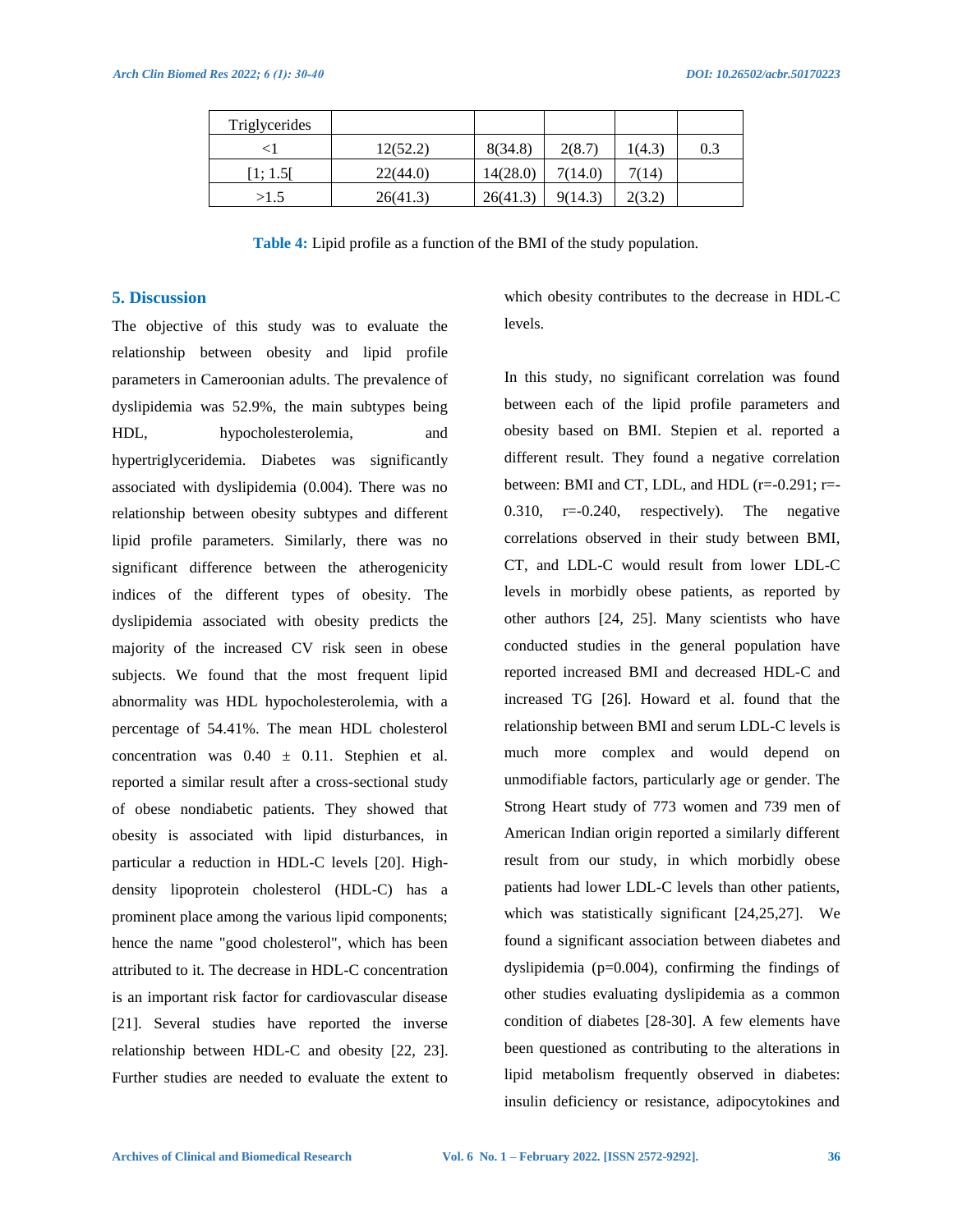hyperglycemia [31]. Dyslipidemia in type 2 diabetes in particular is characterized by a decrease in highdensity lipoprotein (HDL) cholesterol and an increase in triglyceride levels, all of which usually occur several years before the onset of diabetes [32, 33]. Recently published evidence indicates that low HDL cholesterol alone is a factor in the development of diabetes. It is therefore crucial to act by regulating the lipid profile of patients at risk. Taking action through lifestyle modification is paramount in the management of diabetes-related dyslipidemia and includes diet modification, weight loss, and exercise [34]. Notice that regarding physical activity, only 37(27.21%) of our subjects included practiced a minimum physical activity of 30 minutes for at least 5 times a week as recommended. After the age of 70, both free fat mass and fat mass decrease together [35]. The most represented age group in our population was 65-70 years old, with an average BMI of 32.09  $\pm$ 5.11. In addition, 77% of the population had a lower atherogenic index, indicating a protective role of high BMI in the elderly. An observation that has already been reported in previous studies and meta analyses [36] The present study has some limitations. This was a cross-sectional study and therefore it is subject to the issues of unmeasured, residual confounding and reverse causation. Hence, this limits our ability to establish causality between obesity and the dyslipidemic indices we studied. Moreover, the possibly small sample size could have impacted the ability of this study to detect significant differences. However, the findings presented in this study provide preliminary data to guide lipid research in sub-saharan Africa.

# **6. Conclusion**

Half of the obese Cameroonians adults of the sample suffer from dyslipidemia, but it is not directly related to their BMI. The prevalence of dyslipidemia was 52.94%; distributed in decreasing order of frequency in hypo HDL cholesterolemia, hypertriglyceridemia, total hypercholesterolemia and LDL hypercholesterolemia.

# **Conflict of Interest**

The authors declare no conflict of interests.

#### **Acknowledgements**

We are grateful to the staff of the Yaoundé Central Hospital and Biyem-assi District Hospital for their help in the recruitment of study participants. Additionally, we thank the participants for their contribution to our study.

## **Authors' contribution**

VJAM, NGM, BNN designed the study JCB, DBE, BBA, AMJ, JRN collected data. VJAM, DBE, BBA, AMJ, JRN analyzed data VJAM, DBE, JCB, BBA, AMJ, JRN, NGM built the manuscript All authors revised the manuscript The study was done under the supervision of BNN.

All authors read and approved the final manuscript.

## **References**

- 1. Obesity and Over view. Disponible sur: https://www.who.int/westernpacific/healthtopics/obesity
- 2. Fruh SM. Obesity: Risk factors, complications, and strategies for sustainable long-term weight management. J Am Assoc Nurse Pract 29 (2017): 3‑14.
- 3. Rubenstein AH. Obesity: a modern epidemic. Trans Am Clin Climatol Assoc 116 (2005):103‑111.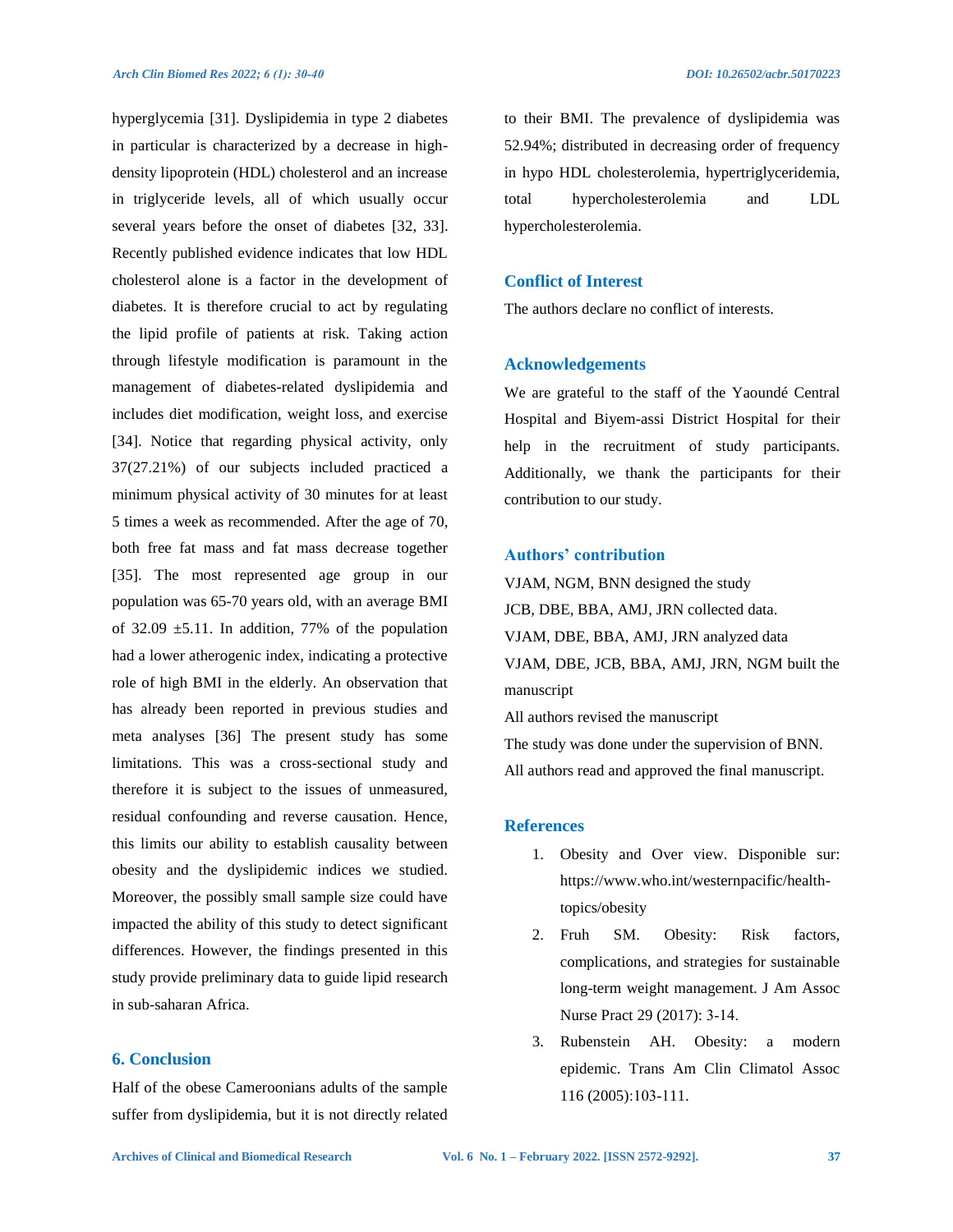- 4. Berrington de Gonzalez A, Hartge P, Cerhan JR, et al. Body-mass index and mortality among 1.46 million white adults. N Engl J Med 363 (2010): 2211‑2219.
- 5. Popkin BM, Adair LS, Ng SW. NOW AND THEN: The Global Nutrition Transition: The Pandemic of Obesity in Developing Countries. Nutr Rev 70 (2012): 3‑21.
- 6. Jung UJ, Choi M-S. Obesity and Its Metabolic Complications: The Role of Adipokines and the Relationship between Obesity, Inflammation, Insulin Resistance, Dyslipidemia and Nonalcoholic Fatty Liver Disease. Int J Mol Sci 15 (2014): 6184‑6223.
- 7. Feingold KR. Obesity and Dyslipidemia. In: Feingold KR, Anawalt B, Boyce A, et al. éditeurs. Endotext. South Dartmouth (MA): MDText.com Inc (2000).
- 8. Hajar R. Risk Factors for Coronary Artery Disease: Historical Perspectives. Heart Views 18 (2017): 109‑114.
- 9. Assmann G, Cullen P, Jossa F, et al. Coronary Heart Disease: Reducing the Risk. Arteriosclerosis, Thrombosis, and Vascular Biology. American Heart Association; 1 août 19 (1999): 1819‑1824.
- 10. Hedayatnia M, Asadi Z, Zare-Feyzabadi R, et al. Dyslipidemia and cardiovascular disease risk among the MASHAD study population. Lipids in Health and Disease 19 (2020): 42.
- 11. Gaziano TA, Bitton A, Anand S, et al. Growing Epidemic of Coronary Heart Disease in Low- and Middle-Income Countries. Curr Probl Cardiol. Févr 35 (2010): 72‑115.
- 12. Yusuf S, Hawken S, Ounpuu S, et al. Effect of potentially modifiable risk factors associated with myocardial infarction in 52 countries (the INTERHEART study): casecontrol study. Lancet 364 (2004): 937‑952.
- 13. Ama Moor VJ, Ndongo Amougou S, Ombotto S, et al. Dyslipidemia in Patients with a Cardiovascular Risk and Disease at the University Teaching Hospital of Yaoundé, Cameroon. International Journal of Vascular Medicine 2017 (2017): 6061306.
- 14. Xi Y, Niu L, Cao N, et al. Prevalence of dyslipidemia and associated risk factors among adults aged ≥35 years in northern China: a cross-sectional study. BMC Public Health 20 (2020): 1068.
- 15. Koseoglu M, Hur A, Atay A, et al. Effects of hemolysis interference on routine biochemistry parameters. Biochem Med. Croatian Society of Medical Biochemistry and Laboratory Medicine 21 (2011): 79‑85.
- 16. Woolson RF, Bean JA, Rojas PB. Sample size for case-control studies using Cochran's statistic. Biometrics 42 (1986): 927‑932.
- 17. Nuttall FQ. Body Mass Index. Nutr Today 50 (2015): 117‑128.
- 18. Knopfholz J, Disserol CCD, Pierin AJ, et al. Validation of the Friedewald Formula in Patients with Metabolic Syndrome. Cholesterol 2014 (2014).
- 19. Soran H, Adam S, Mohammad JB, et al. Hypercholesterolaemia – practical information for non-specialists. Arch Med Sci 14 (2018): 1-21.
- 20. Stępień A, Stępień M, Wlazeł RN, et al. Assessment of the Relationship between Lipid Parameters and Obesity Indices in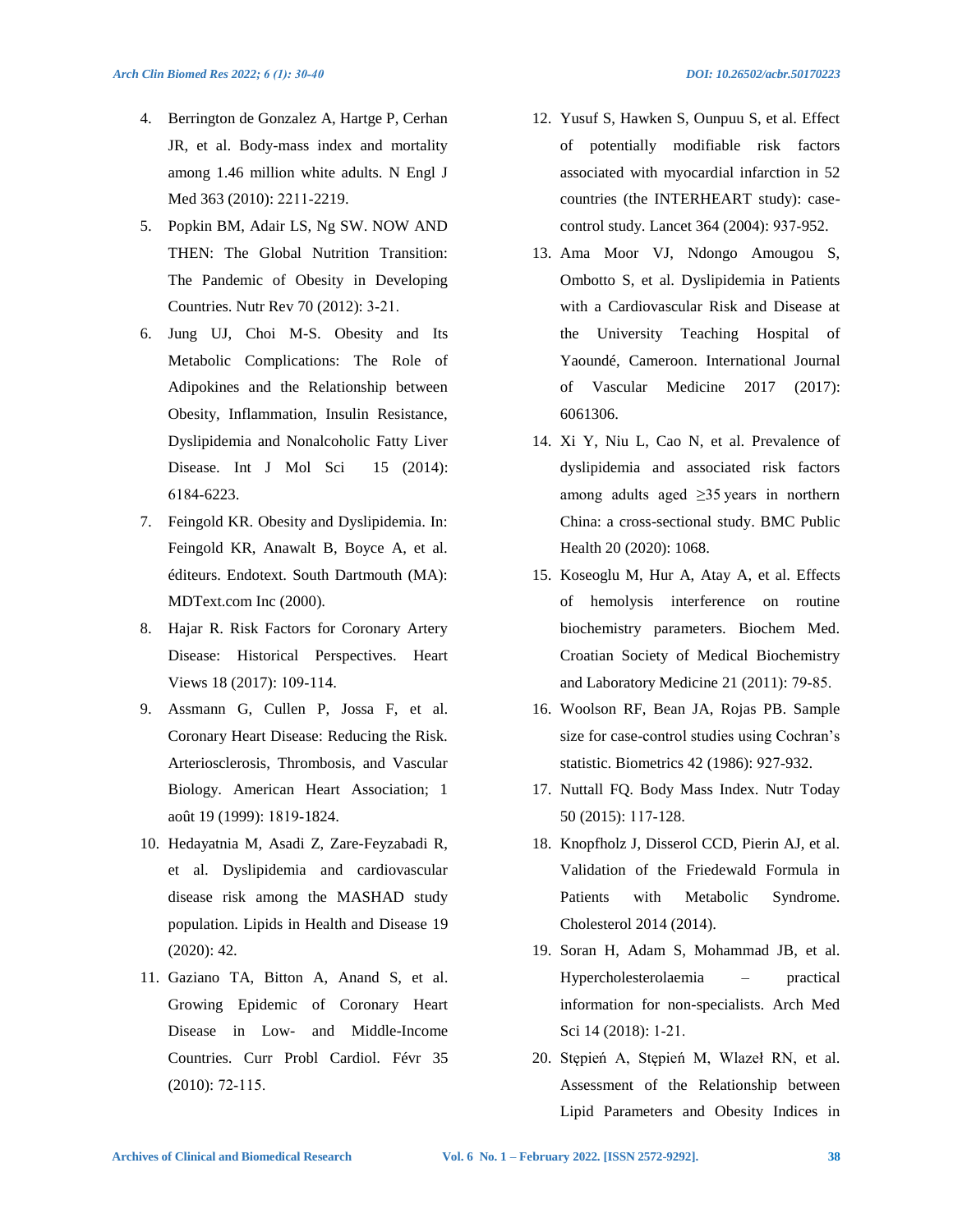Non-Diabetic Obese Patients: A Preliminary Report. Med Sci Monit 20 (2014): 2683‑2688.

- 21. Petrenya N, Brustad M, Dobrodeeva L, et al. Obesity and obesity-associated cardiometabolic risk factors in indigenous Nenets women from the rural Nenets Autonomous Area and Russian women from Arkhangelsk city. Int J Circumpolar Health 73 (2014): 23859.
- 22. Lichtash CT, Cui J, Guo X, et al. Body adiposity index versus body mass index and other anthropometric traits as correlates of cardiometabolic risk factors. PLoS One 8 (2013): 65954.
- 23. National Cholesterol Education Program (NCEP) Expert Panel on Detection, Evaluation, and Treatment of High Blood Cholesterol in Adults (Adult Treatment Panel III). Third Report of the National Cholesterol Education Program (NCEP) Expert Panel on Detection, Evaluation, and Treatment of High Blood Cholesterol in Adults (Adult Treatment Panel III) final report. Circulation 106 (2002): 3143‑3421.
- 24. Howard BV, Ruotolo G, Robbins DC. Obesity and dyslipidemia. Endocrinol Metab Clin North Am 32 (2003): 855‑867.
- 25. Hu D, Hannah J, Gray RS, et al. Effects of obesity and body fat distribution on lipids and lipoproteins in nondiabetic American Indians: The Strong Heart Study. Obes Res 8 (2000): 411‑421.
- 26. Unek IT, Bayraktar F, Solmaz D, et al. The levels of soluble CD40 ligand and Creactive protein in normal weight, overweight and obese people. Clin Med Res 8 (2010): 89‑95.
- 27. Gruson E, Montaye M, Kee F, et al. Anthropometric assessment of abdominal obesity and coronary heart disease risk in men: the PRIME study. Heart 96 (2010): 136‑140.
- 28. Schofield JD, Liu Y, Rao-Balakrishna P, et al. Diabetes Dyslipidemia. Diabetes Ther 7 (2016): 203‑219.
- 29. Chapman MJ, Ginsberg HN, Amarenco P, et al. Triglyceride-rich lipoproteins and highdensity lipoprotein cholesterol in patients at high risk of cardiovascular disease: evidence and guidance for management. Eur Heart J 32 (2011): 1345‑1361.
- 30. Sheth J, Shah A, Sheth F, et al. The association of dyslipidemia and obesity with glycated hemoglobin. Clin Diabetes Endocrinol (2015): 1.
- 31. Taskinen MR. Diabetic dyslipidaemia: from basic research to clinical practice. Diabetologia 46 (2003): 733‑749.
- 32. Dean JD, Durrington PN. Treatment of dyslipoproteinaemia in diabetes mellitus. Diabet Med. Avr 13 (1996): 297‑312.
- 33. Haffner SM, Stern MP, Hazuda HP, et al. Cardiovascular risk factors in confirmed prediabetic individuals. Does the clock for coronary heart disease start ticking before the onset of clinical diabetes? JAMA 263 (1990): 2893‑2898.
- 34. Warraich HJ, Wong ND, Rana JS. Role for combination therapy in diabetic dyslipidemia. Curr Cardiol Rep 17 (2015): 32.
- 35. St-Onge MP, Gallagher D. Body composition changes with aging: The cause or the result of alterations in metabolic rate